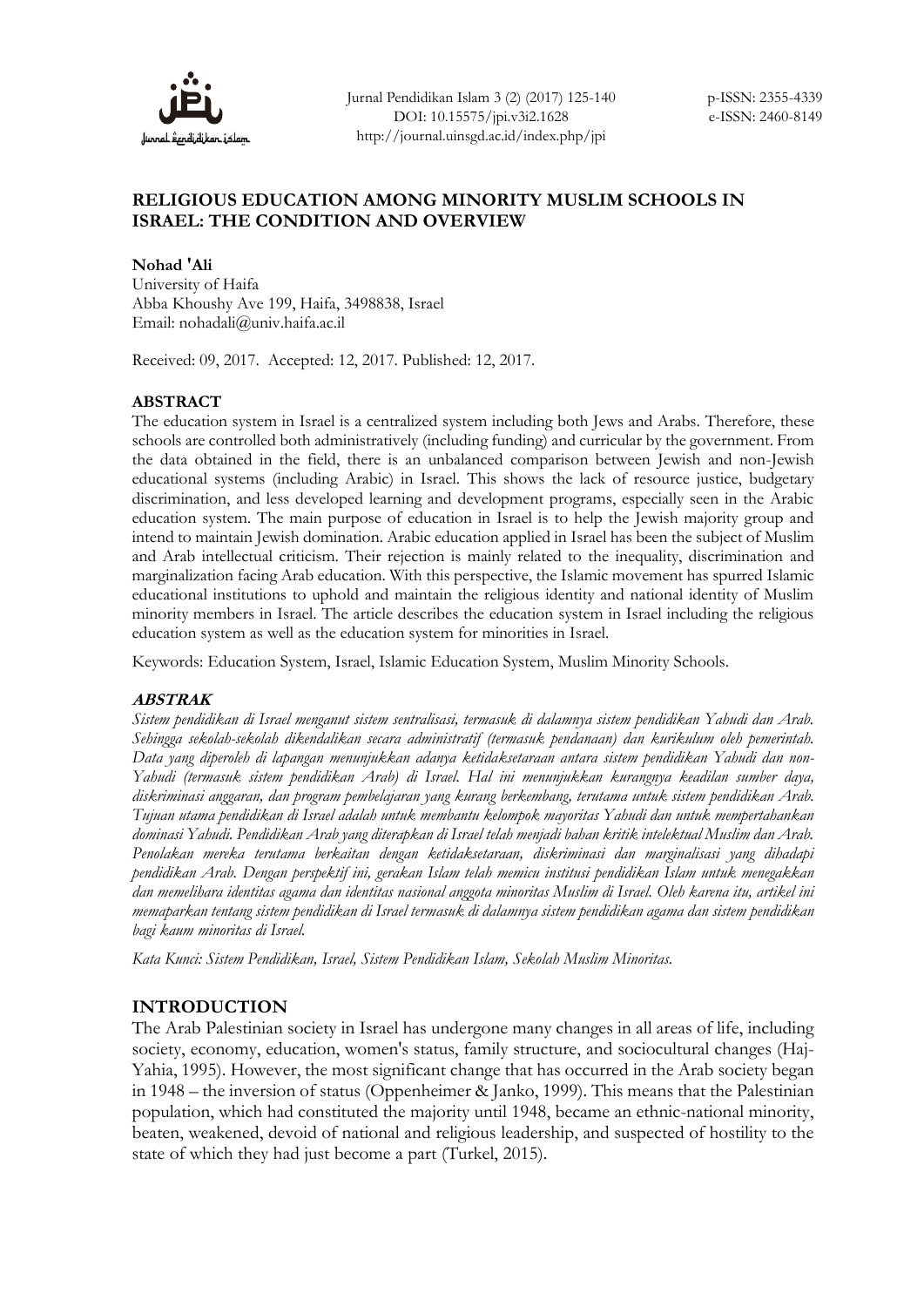Due to the establishment of Israel, the Palestinian political, cultural, social and economic elite, as well as the educated and middle class, fled or departed as they were transferred from their homeland. Most of those who stayed were rural, uneducated members of the lower class (Al-Haj, 1995a). In addition, those who remained became an isolated, weakened, and excluded minority. Today, the Palestinian minority in Israel comprises approximately 1,560,000 people (not including East Jerusalem and the Golan Heights, which were occupied in 1967) ("The Central Bureau of Statistics: Israel Population", 2016).

Since Arab in Israel constitutes 84% Muslims they become hegemonic sociologically and numerically (Suwaed & Ali, 2016). Jewish-Arab relations in Israel have been impacted by the difficult political situation in the region. Today, the Arab citizens of Israel still experience discrimination in many areas, and have suffered as a putatively hostile minority with little political representation (Bekerman & Maoz, 2005). The Jewish-Arab conflicts in the region at large, as well as the conflicts between Jewish Israelis and Palestinians in the occupied West Bank and Gaza strip, also influence Jewish-Arab relations (Smooha, 2004).

The education system in Israel has been discussed by scholars (Abu-Asbah & Avishai, 2007). Studies also reported the existing condition of Arab education in Israel which suffered from unfair treatment and discrimination from government (Al-Haj, 1995a). However, the study concerning Islamic movement of education in Israel is still under research.

Therefore, this study seeks to investigate the Islamic education system in Israel along with Islamic movement of education in Israel. To be specific this study tries to answer the following questions: What is the existing educational system in Israel? How is the Islamic education condition in Israel? How does Islamic movement run complementary education system like elementary and high school education?

#### **METHOD**

This study was aimed at describing the Islamic education system in Israel. To achieve this, the study employed qualitative study. The data were collected through literature review. These data were analyzed through the following steps namely categorization and interpretation.

#### **RESULTS AND DISCUSSION**

## **The Educational System in Israel: A Critical Overview**

In Israel, religious education is an important thing in official education system. All religious schools are funded by the state in different amount. The structure of the Israeli education system is strictly partitioned between the different sectors in society. The statefunded school system is divided between the two linguistic/ethnic sectors – Arab and Jewish (Hebrew) (Künkler & Lerner, 2016).

1. The Arab school system.

This school is managed under a separate division of the Ministry of Education. Students in Arab schools reach about 25% of all students in Israel schools (Maoz, 2006). Arabic is used as the language of instruction in these school. Non-Jewish schools are allowed to follow a different curriculum that appropriate to their special conditions. In reality, the curricula used in this school are adapted to their students' religion (Muslim or Cristian). Some Muslims, Druze, and Christians attended the Arab schools administered until 1966 by the Ministry of Defense and are now administered by the Arab Department in the Ministry of Education. Arab Israeli's also do not have enough classrooms. The Ministry of Education and the Municipality of Jerusalem did not fulfill their obligations to allow students from East Jerusalem to exercise their rights as permanent residents of the State of Israel (Arian, et al., 2010).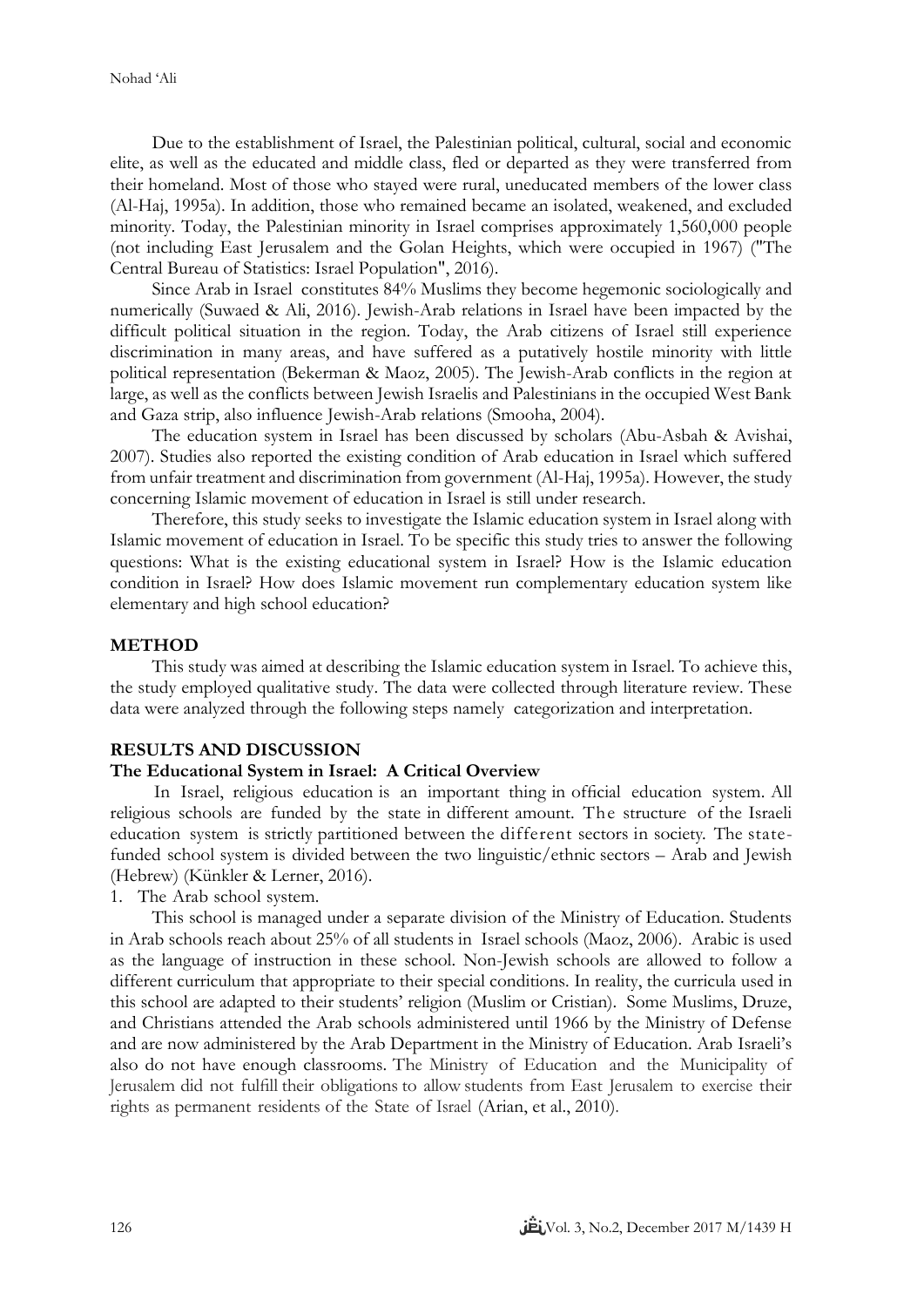### 1. The Hebrew school system.

This school system is separated into three systems. Each subsystem conducts individually within the Ministry of Education, under separated structures of governmental supervision (Goldstein, 1992; Perry-Hasan, 2013).

#### a. Secular state schools.

In secular state schools the curriculum does not include official religion classes. The secular school system adopted the Zionist approach which views Jewish tradition in terms of cultural and national identity (Goldstein, 1992). Therefore, the curriculum consists of the study of Hebrew Bible literary, rather than a religious perspective. Religion presented through various extracurricular activities supported by the Ministry of Education for example celebration or discussion about Jewish holidays, but without any devotional element such as prayer.

#### b. Religious state schools.

This school is categorized as the unique school because this is the only school officially defined by law (Gross, 2003). Religious state schools are governed by an autonomous division within the Ministry of Education, head by the Council for Religious State Education. The Council consists mostly of religious members, appointed by the Minister of Religious Affairs. It provides the curriculum in this school that includes religious studies along by general studies.

Additionally, the religious state education system contains all on all sides of environment based on orthodox religious belief and observance' (Gross, 2003, p. 153). For example, the Council for Religious State Education is allowed, in accordance with its mandate by law, to make sure that all teachers and staff in religious state schools are religious ("State Education Law, par. 18"). The Council even decided that a teacher who is married to a non-religious Jew may be disqualified from working in a religious state school (Goldstein, 1992, p. 56). In recent years, reports have shown increasing ultra-orthodox influence in religious state schools. For example, in the growing number of schools that segregate classrooms by gender (Finkelshtain, 2014).

c. The ultra-orthodox schools.

Ultra-orthodox schools are non-official yet considered by the state. There are various of schools under this school system (at least 15 variants)(Vorgan, 2007). The main branches are the Independent Education Network and the Sephardic Centre of Religious Education. As non-official schools, these schools conducted their systems autonomously with a very limited control by the Ministry of Education, and formally the state is asked to fund only 75% of their budget. However, ultra-orthodox schools that are associated with Agudat Israel's Independent Education Network and Shas's Fountain of Religious Education enjoy state funding and almost full autonomy over their curriculum. The ultra-orthodox schools are exempt from various secular or general studies (such as math, science, history, geography, English, sports, etc.) (Weistbali, 2012).

School attendance in Israel is mandatory and free from age 6 to 18. Formal education starts in primary school (grades 1-6), as seen in Table 1. Continues with intermediate schoollower schools (grades 7-9) as seen in Table 2, and secondary school- upper schools (grades 10- 12) as in Table 1 and Table 2. About nine percent of the post-primary school population attends boarding schools.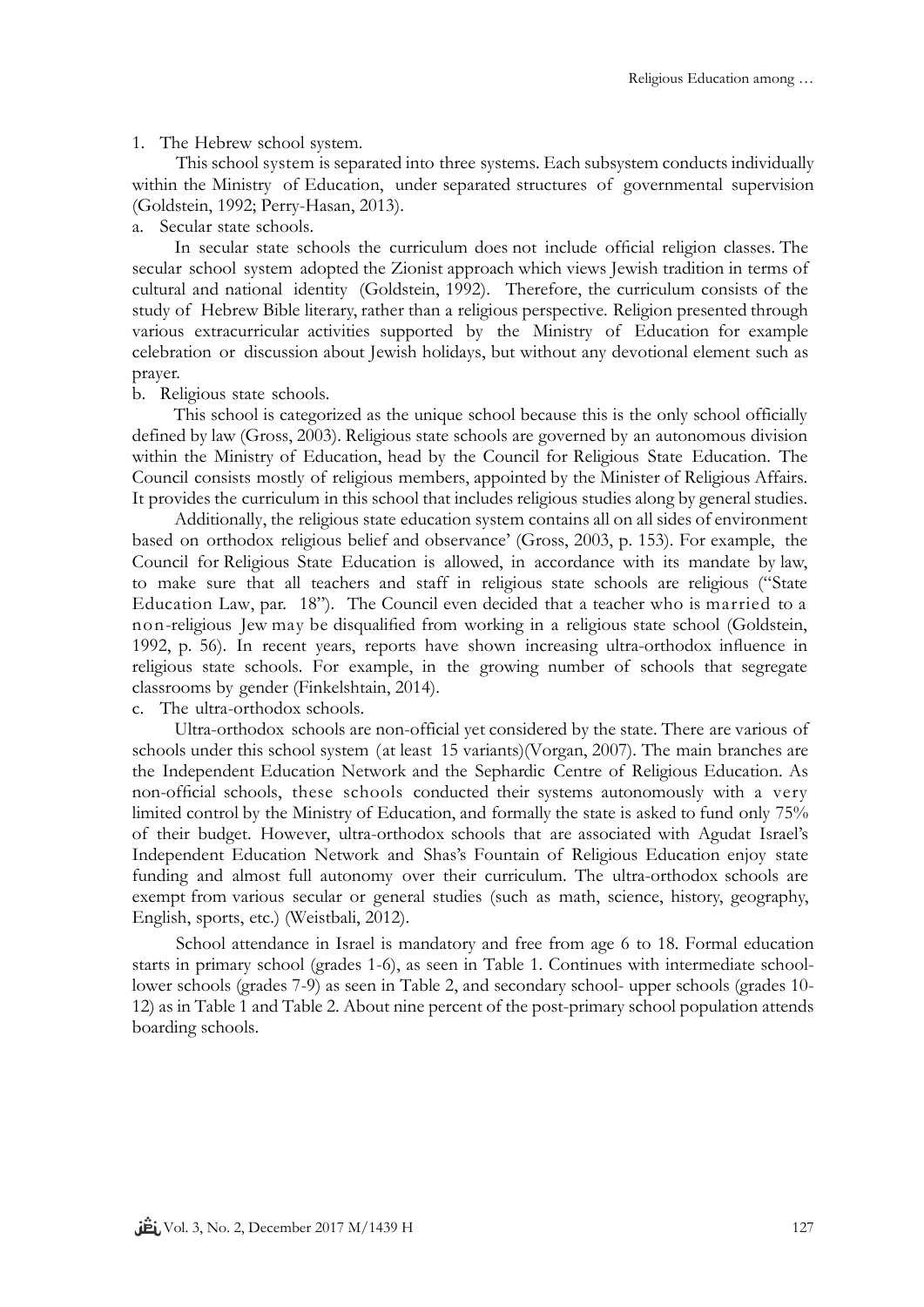|                     | 1948    | 1960    | 1970    | 1980    | 1990    | 2000    | 2010    | 2017    |
|---------------------|---------|---------|---------|---------|---------|---------|---------|---------|
| Hebrew<br>Education |         |         |         |         |         |         |         |         |
| Primary<br>Schools  | 91,133  | 357,654 | 375,534 | 424,173 | 473,189 | 549,558 | 627,210 | 741,032 |
| Arabic<br>Education |         |         |         |         |         |         |         |         |
| Primary<br>Schools  | 9,991   | 36,652  | 85,094  | 121,101 | 138,482 | 179,446 | 243,979 | 245,685 |
| Total               | 101,124 | 411,793 | 479,803 | 558,372 | 629,068 | 740,280 | 884,685 | 986,717 |

Table 1. Education in Israel: Statistics on Primary Education From 1948 to Present (Israel Education Wing, 2017).

Based on Table 1, it can be shown that the comparison between Hebrew Education and Arabic Education of Primary School in Israel from year to year is gradually increasing. Since the first year of its' establishment (1948), Arabic Education in Israel reach the low number of students. This phenomenon was caused by some Arabic students who studied in Hebrew Education. However, in 2017 number of students who study in Arabic Education are increased significantly. It means the Arabic Educations has bargaining position to exist and improve their quality. The same phenomenon also happened in secondary education level. In 2010, the number of students in Hebrew education has been decreased. Whereas, Arabic education of secondary schools in Israel constantly improved their number of students from year to year especially in 2010.

Table 2. Education in Israel: Statistics on Secondary Education from 1948 to Present (Israel Education Wing, 2017).

|           | 1948   | 1960   | 1970    | 1980    | 1990    | 2000    | 2010    | 2016    |
|-----------|--------|--------|---------|---------|---------|---------|---------|---------|
| Hebrew    |        |        |         |         |         |         |         |         |
| Education |        |        |         |         |         |         |         |         |
| Lower     |        |        |         |         |         |         |         |         |
| Schools   | --     | --     | 7,908   | 72,792  | 120,537 | 195,024 | 185,316 | 199,898 |
| Upper     |        |        |         |         |         |         |         |         |
| Schools   | 10,218 | 55,142 | 129,436 | 143,810 | 205,155 | 272,267 | 283,527 | 315,732 |
| Arabic    |        |        |         |         |         |         |         |         |
| Education |        |        |         |         |         |         |         |         |
| Lower     |        |        |         |         |         |         |         |         |
| Schools   | --     | --     | 2,457   | 14,803  | 28,928  | 47,844  | 74,518  | 70,951  |
| Upper     |        |        |         |         |         |         |         |         |
| Schools   | 14     | 1,956  | 8,050   | 22,473  | 38,888  | 49,543  | 80,586  | 103,232 |
|           |        |        |         |         |         |         |         |         |
| Total     | 10,232 | 57,098 | 147,851 | 252,878 | 393,508 | 564,678 | 623,947 | 689813  |

The multi-cultural nature of Israel's society is accommodated within the framework of the education system. Therefore, schools are divided into four groups: state schools, state religious schools, Arab schools, and private schools. State schools attended by the majority of pupils. State religious schools emphasize Jewish studies, tradition, and observance. Arab schools instruction in Arabic and special focus on Arab history, religion, and culture. Private schools operate under various religious and international auspices (MJL Staff, 2017).

All schools in Israel belong to the Israeli educational system (Abu-Asbah & Avishai, 2007). Jewish principals, who teach in the Hebrew language, manage Jewish schools. Arab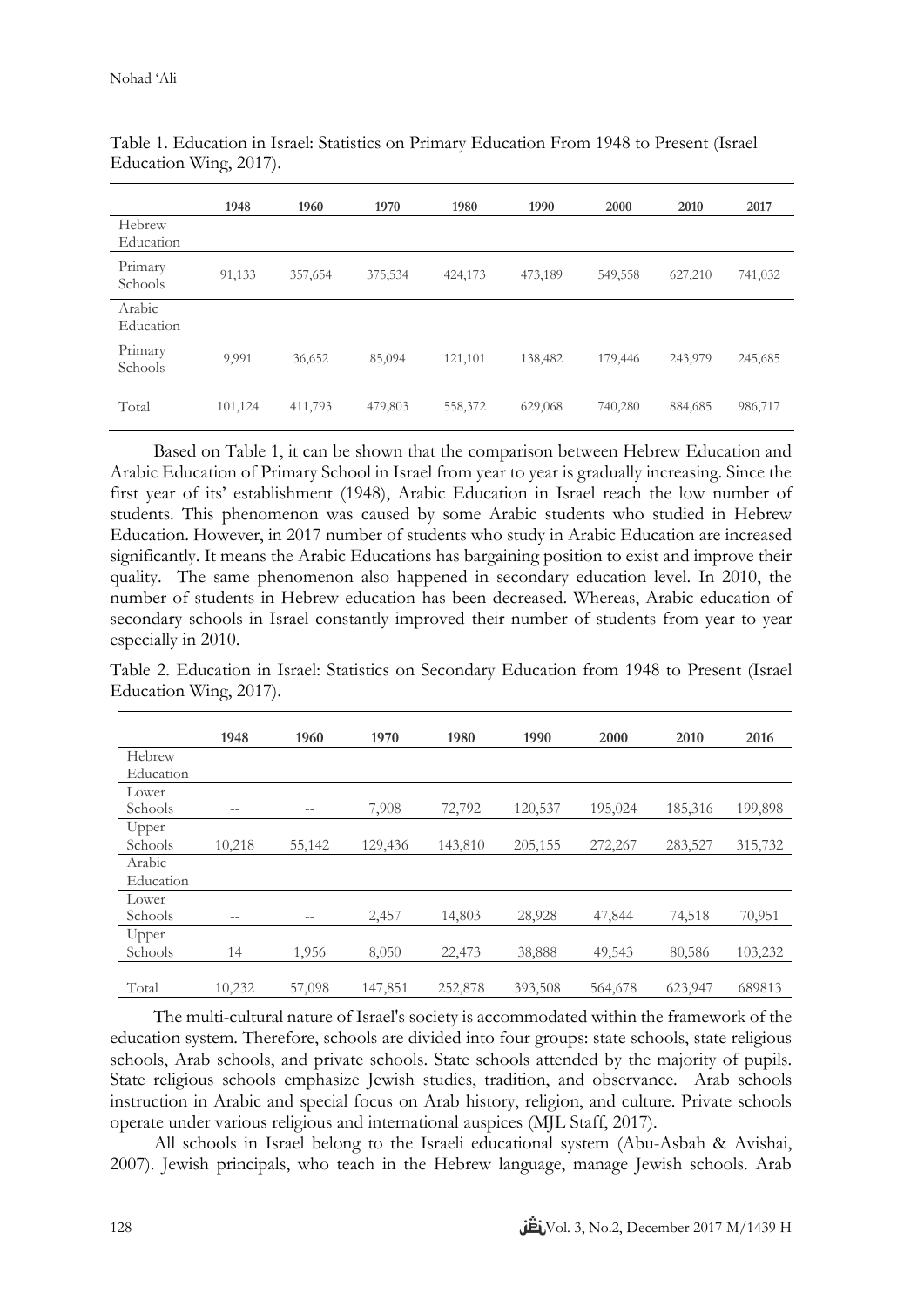principals manage Arab schools; the teaching language is Arabic, but the Israeli educational system, in both administrative (which includes funding) and curricular aspects, subjugate the schools (Da'as, 2017).

Separation between Arab education and Jewish education exists from kindergarten to high school level. On the other hand integration of Jewish and Arab students occurs in institutions higher education institution (Suwaed & Ali, 2016). Bilingual schools of hand in hand voluntary association created a strong, inclusive, shared society in Israel through a network of Jewish-Arab integrated bilingual schools in 6 localities in Israel.

Despite improvements in the Arab educational system's outputs over the years, they remain inferior to the Jewish educational system (Abu-Saad, 2016). Data comparing the Arab and Jewish educational systems demonstrated a lack of equality in resources, budgetary discrimination, and less developed learning programs and content, which was particularly obvious in the Arab system (Abu-Asbah & Avishai, 2007; Arar & El-Hija, 2017). Discrimination was also found in per-pupil allocation, including a huge gap in educational inputs, such as programs supporting weak pupils, school libraries, and free consultation services (Abu-Asbah & Avishai, 2007).

Moreover, recent research has found that Arab principals are less strategic in their schools (e.g., vision, problem-solving) compared to Jewish principals (Da'as, 2017). These conditions can be expected to impede receiving a complete and high-quality matriculation certificate that will meet the university admission requirements. Furthermore, Arab schools do not teach students to think independently or critically. Most schools are based on the banking teaching method, in which the student only listens and stores knowledge, involving a more passive thought process. These conditions constitute a very significant obstacle for Arab students who seek to obtain a higher education. Thus the rate of matriculation entitlement among Arab highschool students is relatively low compared to the Jewish population (45% vs. 56% in 2015, respectively), and the students who do a matriculation certificate find that is not suitable for admission to universities (36% vs. 48% in 2015, respectively) ("The Planning and Budgeting Committee", 2016).

Inferiority of Arab education has made autonomy, content and staffing quality are out of reach (Suwaed, 2014). In addition to the lack in achievement, the Arab education system suffers from the absence and blurring of national and religious goals. Arab education in Israel has been criticized by Arab scholars. The absence of clear and sound goal of Arab education is the focus of critic from Arab scholars. This criticism has started since 1950s (Suwaed & Ali, 2016).

Several questions like why Muslim students did not enjoy the option of enrolling in religious schools, and they were required to devote twice as much time to Jewish studies as to Islamic studies at the secondary school level. Despite some minor reforms in the 1960s, the Arab school system remained extremely secularized (Peled, 2001).

Paying no attention to the cultural and national uniqueness of the Arab minority in Israel, Educators and public officials were denounced. One of the striking fact is that in practice, the holocaust is taught in Arab school and they do so from a primarily Jewish-Zionist perspective. On the other hand, Arab schools are not allowed to teach about Nakba, tragedy or catastrophe that refers to what happened to them in 1948 (Auron, 2012).

Even though Arab education system has undergone changes, Arab scholars still address their criticism. They emphasize the fact that there is no appropriate recognition toward Arab in Israel as national minority who constitute part of Palestinian people. Some Arab scholars noticed that Israeli government impede Arab education improvement using the reform they applied to Arab education. These reform are designed to achieve the state objective including presenting Zionism and the state in a positive impression. It will reduce Arab citizen antagonism toward the state (Arar & El-Hija, 2017; Suwaed & Ali, 2016).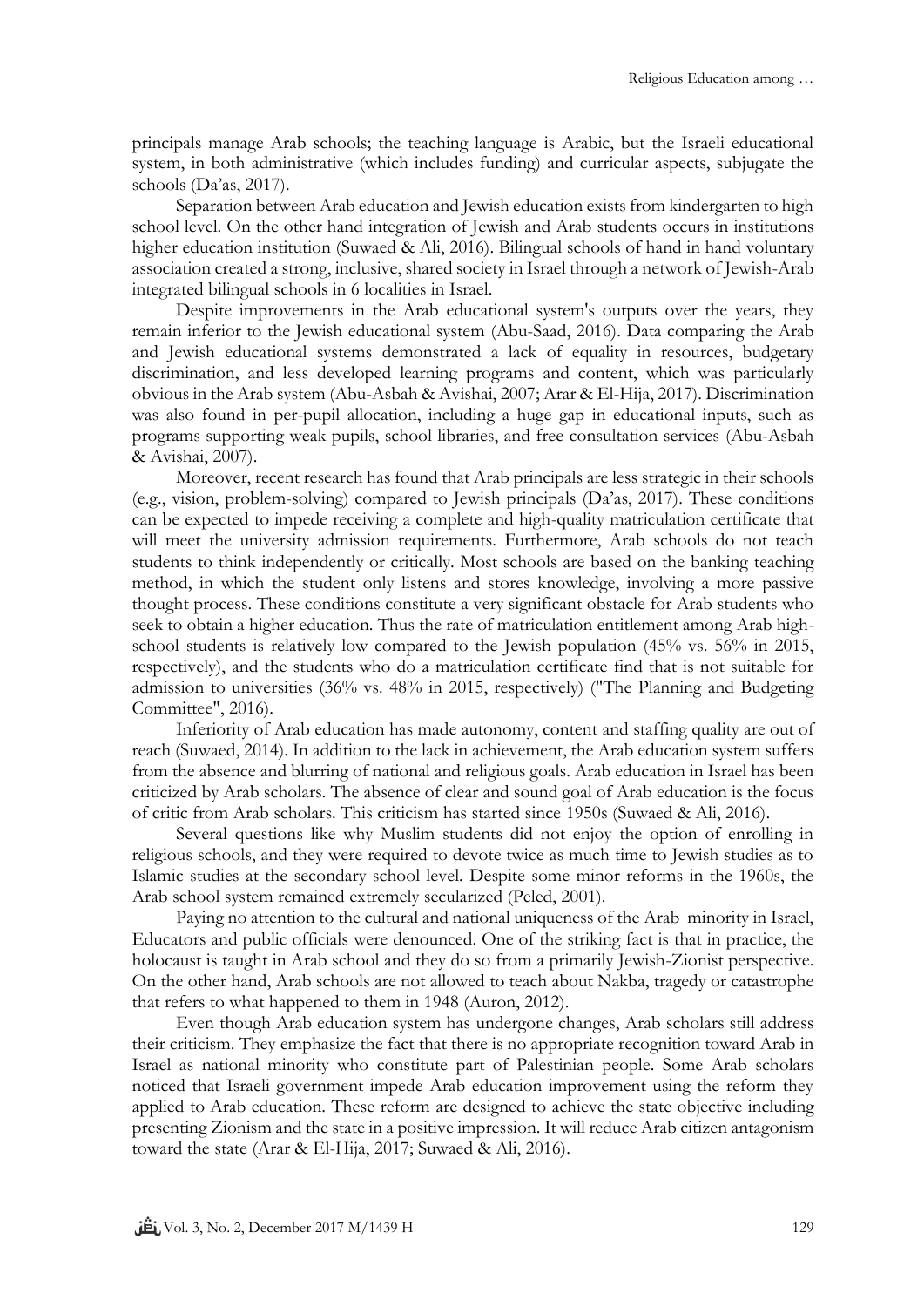The Palestinian Arab in Israel does not accept this discrimination reality, marginalization and inequality (Rouhana & Khoury, 2015). These feelings are also expressed in people attitude to Israeli citizenship. Public opinion surveys have shown that the number of Arab who are dissatisfied with their lives as citizens of Israel has risen from 34.8% in 2003 to 56.5% in 2012. Furthermore, the number of Arabs who prefer to live in Israel compared to any other country has plummeted from 74.5% in 2007 to 54.7% in 2012 (Smooha, 2015). Similar findings were reported in other public opinion polls (Ali & Inbar, 2011).

Generally, the Arab public's reaction to this policy has been declarative-political, expressed in legitimate forms of protest such as demonstrations, decreased participation in national elections, petitioning international institutions, strengthening civil society, etc. Formulation of structural and practical projects by the leaders of the Palestinian Arab population that address this reality has been sparse. An exception to this is the *"al-mujtama alasami"*, or independent community project, initiated by the founders of the Islamic Movement. The independent community project which gained momentum following the events of the October 2000- al-Aqsa Intifada.

Al-Aqsa Intifada began in September 2000, in response to Ariel Sharon's visit to the El-Haram el Sharif (Temple Mount) in Jerusalem on September 28th. El- Haram el Sharif, is also the site of the al-Aqsa Mosque, from which the uprising takes its name. This visit was seen by many to be a provocative gesture aimed at inciting the Palestinians because the mosque is considered the third holiest site for Muslims. During a single week in October of 2000, Israeli Police shot dead 13 Palestinians — 12 of them Israeli citizens — who took to the streets to show solidarity with demonstrators in the West Bank and Gaza. The violence profoundly impacted the Palestinian community in Israel. Just as devastating, however, has been the complete absence of accountability. Besides, Jewish companies, formal institutions, bodies and individuals, boycotted completely the Arab community and the Arab markets. The al-Aqsa Intifada was a significant catalyst for the acceleration of the independent community project in all its components. Education and religious education are the main pillars of this project (Turkel, 2015).

#### **Islamic Education in Israel**

Since the beginning, Israel considered education as the priority that consistently received more funding than any other national defense. Regarding the Islamic education in Israel the several points reveal to determine the Islamic education condition in Israel.

1. Defining the objective of Arab education in Israel.

Along with the education system's modernization and expansion in minority school, policymakers found the difficulty to define its goals. From 1949, they argued about the question: how to define a role for minority citizens? who possessed both Israeli and Arab elements of identity, in a Jewish state that was engaged in protracted conflict with the Arab world? Almost all parties in this debate thought that loyal citizens are the main purpose for Arab education system. Differences matter should become a focus to be melted into the majority society. The curricula, religion, and language have been crucial elements to obtain the desired degree of assimilation in Muslim minority. There are three important moments in accordance to the Arab education in Israel:

a. In early 1950s, the state used education as an effective way to create loyalty of Arab society (Bentwich, 1965). The government hoped education field could replace the political radicalism matter. Due to this philosophy, when living standard has been rising, the Arab citizen would lose their interest of nationalist or religious fanaticism. The debate continues to happen about the most effective ways to achieve this goal by education contributed most of the 1950s.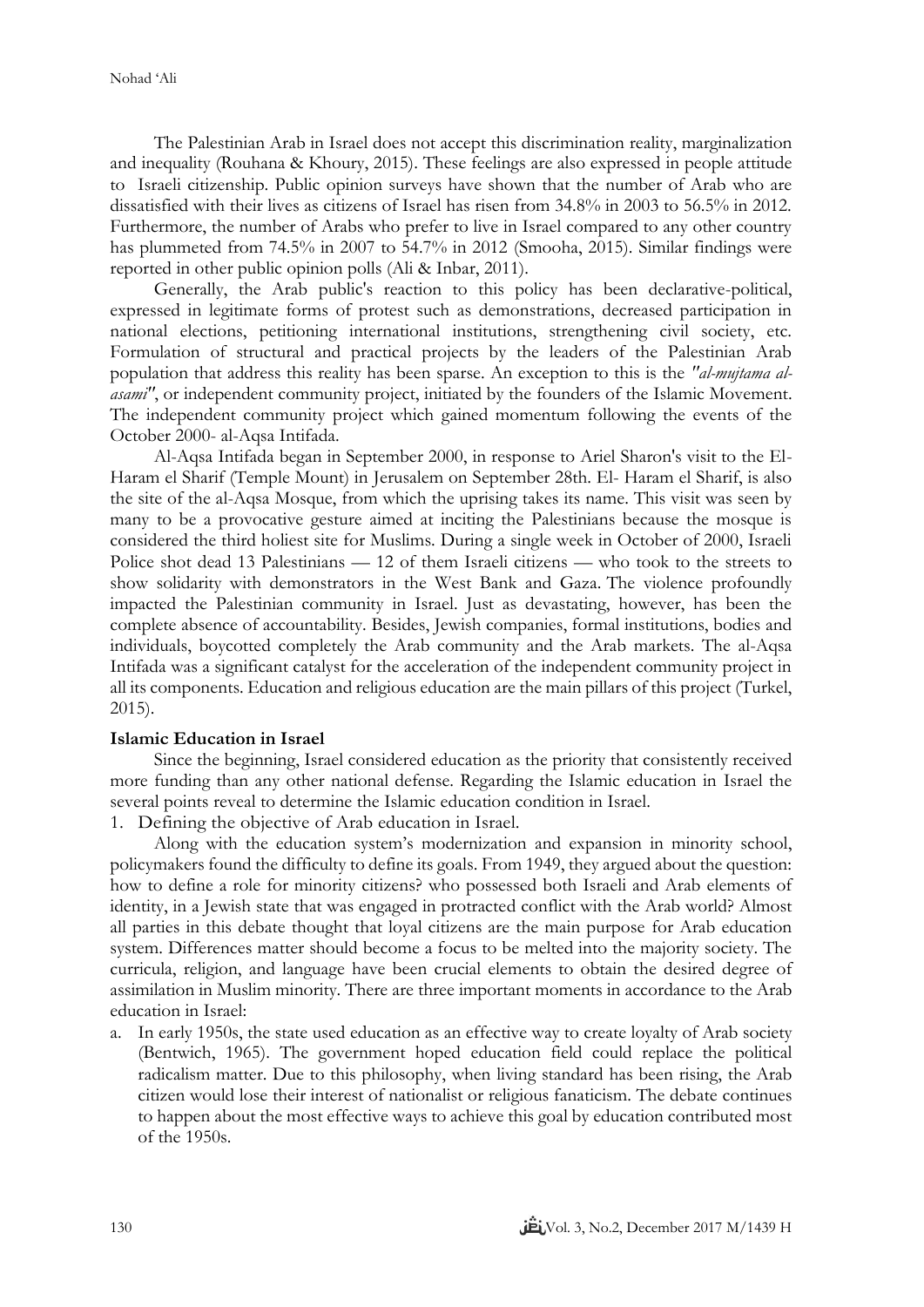- b. In late 1952, Dotan, a member of the International Organizations Department of the Foreign Ministry, submitted a radical policy of integration and cultural equality leading to the complete cultural assimilation of the Arab minority. As the result, he rejected any kind of autonomy in education as a potential substance for Arab nationalist sentiment. According to him, Arab intellectuals could simply use their cultural autonomy for any political purposes, systematically orienting themselves to the surrounding hostile Arab countries. Dotan declared that a strong attachment to Israeli culture would be important to developing the loyalty among the Arab society (Peled, 2001).
- c. In 1953, the revised National Education Law provided for a unified public school system with direct government control and supervision of all state primary schools (grades one to eight) (Auron, 2012; Bentwich, 1965; Gross, 2003). Actually, the Minister of Education was granted by this law to have an absolute power to control all curricula in all state institutions. The law also offers the official solution to resolve the philosophical arguments over Arab education matter. Although this statement created to support Dotan's philosophy of cultural assimilation, clause four of the law stated that "in non-Jewish educational institutions, the curriculum shall be adapted to the special conditions". Therefore, in practice, minority education policy more reflected the previous vision before Dotan. Minority schools taught, a little, Hebrew language, culture and history that could provide Arab citizens to do their duties and enjoy their rights (Suwaed, 2014).

However, the dilemma of how actually to stand-in loyalty to Israel while recognizing Arab identity remained unresolved. Thus, for example, in early 1955, the Ministry of Education openly admitted that it had not formulated clear goals for Arab secondary education (Arar & El-Hija, 2017; Auron, 2012). The minutes of the meeting of the Educational Administrative Committee in November 1957 revealed continued wavering between the poles of assimilation and separate development. On the surface, this report appeared to advocate assimilation by calling for increased Arab attendance at Jewish elementary, agricultural, and vocational schools. However, the purpose of this educational integration was to create a class of menial workers to serve the needs of the Jewish state (Peled, 2001).

Debate about the language of instruction in teaching and goals of Arab education continued in many kinds of forms without any clear articulation of objectives until the mid-1960s. The confusion and lack of focus in the Arab schools reflected the indecisiveness of the policymakers on the issue. The issue received serious attention only following the protests of Muslim and Christian religious leaders, both in Israel and abroad, troubled by the religious ignorance of their youth. From the perspective of Israeli policymakers, the most important challenge was how to teach Islam in the Arab schools without jeopardizing the students' loyalty to the Jewish state.

2. Religious studies of Arab School in Israel.

The National Education Law of 1953 divided the educational systems in Israel into two: state schools and state religious schools (Badi, 1959). The state religious schools, although nominally under the control of the Ministry of Education, were effectively controlled by Mizrahi (later to become the National Religious Party) (Liebman & Don-Yi, 1984). Israel did not offer minority students the option of state religious schools; however, a parallel system of private Christian parochial schools which predated the state continued to function.

In the Christian sector, an academic parochial schools' system affiliated with church organizations which had the option of receiving grants and financial assistance from the government in return for being supervised by the state (Middle East Institute, 1978a). By 1963, the Ministry of Education supervised fifteen of the forty-eight schools in the sector, or a total of approximately 11,500 students (Al-Haj, 1995a; Bentwich, 1965; Gross, 2003). The government found difficulty to control these schools which continued to develop their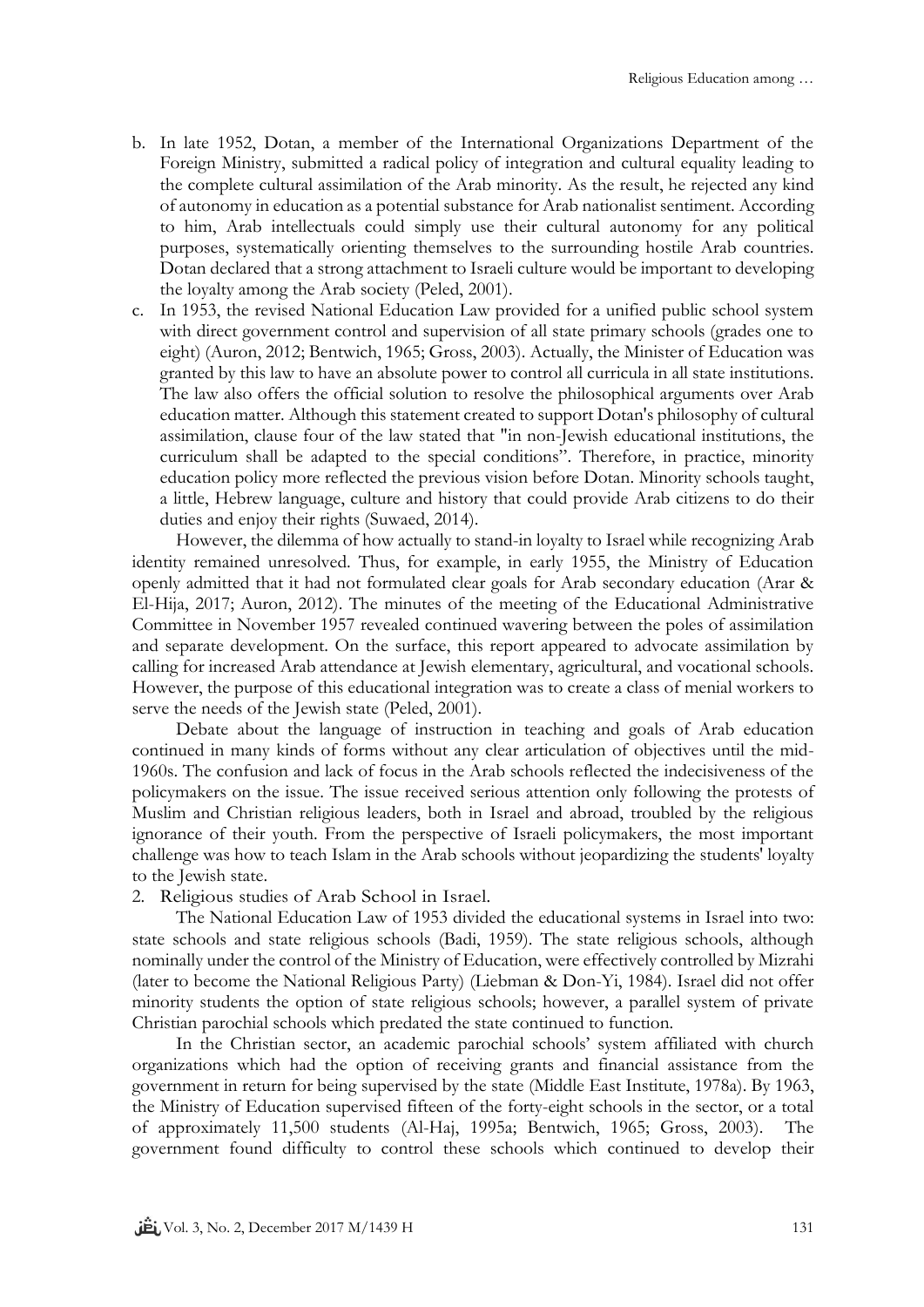autonomy. Apparently, the Hebrew press and Jewish religious parties gave a full attention to the fact that there were Jewish students attended a lot of the parochial schools. Saint Joseph Sisters' School in Jaffa set the record with Hebrew as the language of instruction for the 400 Jewish students who comprised two-thirds of the total (Gross, 2003). The government has tried so hard to maintain the positive relationship toward parochial school sector due to its potential impact on Israel's relations with the Christian world.

In contrast, Muslim students felt different feeling toward the affiliation between parochial school with the Muslim world. The parochial sector in Israel included only one small Muslim school, Ahmadiyya, in Haifa (Peled, 2001). Ignoring requests from the Muslim community, the government did not open the principal Muslim school from the Mandate period. Therefore, Muslim students were restricted to two inadequate sources of religious education: the limited Islamic studies curriculum in the largely secular primary schools and some supplementary summer courses offered by the local advisory committees affiliated with the Ministry of Religious Affairs in five Arab towns (Auron, 2012; Badi, 1959). However, in 1963, the Ministry of Education decided to cancel these summer courses after only five years because their existence can be interpreted as if there is insufficient instruction in religious studies during the regular academic year (Peled, 2001).

At the beginning, the Ministry of Education omitted the Ministry of Religious Affairs from the development curriculum of the minority religious studies. In 1952, an exchange between the Deputy Minister of Religious Affairs, Zerah Warhaftig, and the Minister of Education and Culture, Professor B. Dinburg, fostering the extent of their hostility and their totally opposing worldviews (Peled, 2001). At that moment, the Ministry of Education was establishing the Council for the Education and Culture of the Arabs. Warhaftig requested the appointment of Muslim and Druze religious sages affiliated with the Ministry of Religious Affairs to the council. He reasoned that the Muslims and Druze lacked the strong clerical leadership of the Christian community; therefore, the Ministry was responsible for ensuring the fair representation of these communities' religious interests on the council. Dinburg countered that council's composition would be determined not on the basis of religion but on the basis of ethnicity (i.e., Muslims, Druze, and Christian denominations). Any religious issues raised by the Arab representatives would be solved on an ad hoc basis, obviating the need for permanent Ministry of Religious Affairs representation on the council.

Warhaftig rejected the separation between religion and ethnicity of the minority population, since the non-Arab component was negligible. To avoid a revitalization of the Arab nationalism the British Mandate period, he supported the decision for minority community to do along the lines of religion. On the other hand, the secular Ministry of Education did not respect religious education as an important component of the quest to prevent an outbreak of Arab nationalism. Therefore, in the 1950s, the Ministry of Religious Affairs found itself essentially marginalized in the realm of minority religious education, an area which was severely neglected in the Arab school system (Auron, 2012; Gross, 2003; Peled, 2001).

The policymakers of Ministry of Education thought the issue about minority religious studies as an unimportant thing. Therefore, they devoted little time toward the topic. The limited attention also they devoted to the problem on how many hours a week to allocate to Muslim and Christian studies in the compulsory primary schools. In general, the Arab elementary school curriculum mirrored that of its Jewish counterpart with several important exceptions (Auron, 2012; Bentwich, 1965; Rouhana & Khoury, 2015). In addition to certain modifications of the curricula in history, homeland and geography, Israel replaced Bible study in the Arab schools with instruction in the religion of the community. The state only formalized this latter change in an Amendment to the National Education Law in 1963, which specified that each minority community would receive instruction in its own religion through a Ministry of Education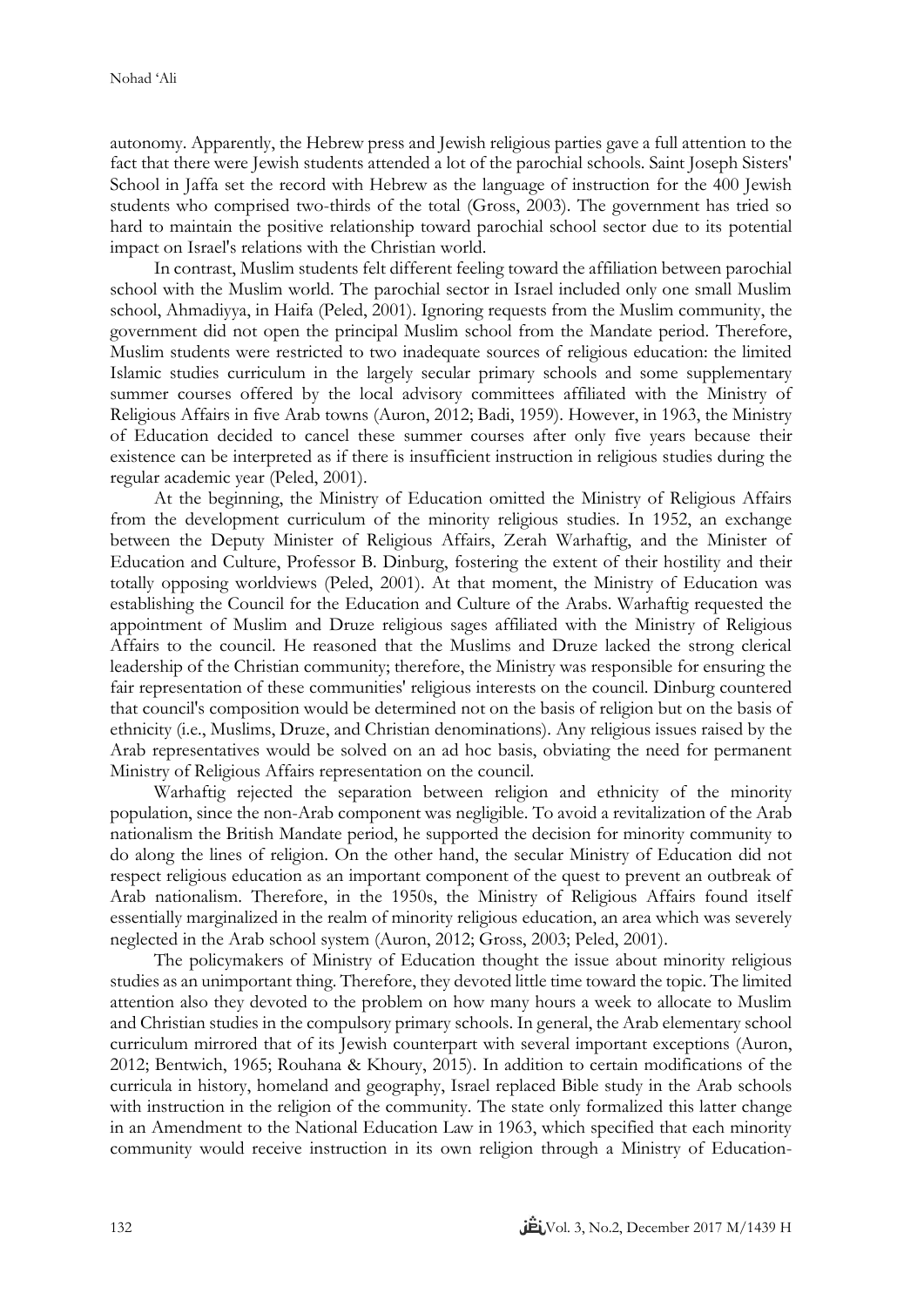approved curriculum taught exclusively by instructors belonging to that community (ISA 71, 1963b).

#### **Minority Schools' Move and Their Reform on The Curriculum of Religious Study**

Despite the issue of religious instruction in the minority community, disappointment with the curriculum appeared throughout the 1950s. The government often informed its viewpoint in a heavy-handed, an ideological manner which did not escape Muslim notice. Therefore, El-Asmar, as an example, an Arab journalist and political activist born in Haifa in 1936, reflected on the textbooks used during the 1950s:

An entire chapter (of a compulsory history text;) is written in order to prove the significance of the land of Israel for the Jews.... But, at the same time, the connection between the Arabs and Palestine is presented as purely incidental. An entire chapter in this book describes the holy places. However, although the Jews and the Christians have many holy places, the fact that the Moslems have holy places in Palestine too is not mentioned (El-Asmar, 1975).

Over the years, Muslim parents became increasingly dissatisfied with the hasty treatment and poor quality of religious education in the state schools. In 1953, Behor Shitrit (Minister of Police) recorded the official report about Muslim discontent with religious education based on a field visit to the Arab town of Umm al-Fahim (ISA 43, 1953). Shitrit passed on the parents' charges to the Prime Minister's Office, demonstrating his continuing concern with minority issues four years after losing his post as Minority Affairs Minister. Based on this document, in a rebuttal of the charges, Shmuel Salomon stated categorically that the amount of time devoted to instruction in Arabic language and religious studies was in general based on the accepted principles for the (Jewish religion) curriculum in the Hebrew schools. Salomon elaborated further that curricular time allocations were determined by education professionals and were not open to question from complainers in Umm al-Fahim (ISA 43, 1953).

The condition where only education professionals qualified to determine the minority curriculum failed to pacify the critics. In 1956, a group called the Cultural Committee of the Fraternity Club of the Christians of Haifa released a detailed list of grievances concerning the Arab education system to top politicians, journalists, government institutions and the state comptroller (ISA 71, 1956a). The grievances that proposed firstly by some minority religious organization, demand the Ministry of Education with their discrimination policy concerning Arab education. They reserved particularly harsh judgment for the Histadrut textbook fund, which, in their opinion, exemplified its marginality by focusing on projects such as the Arabic translation of the stories of Hebrew writer Burla (ISA 71, 1956a). As for the curriculum in the minority schools, the authors objected to the paucity of Arabic language, history, and nationalism.

However, other organizations did protest to the monopoly of the Ministry of Education over the minority religious studies curriculum. The Israeli, Qadis, during their first conference in 1952, demanded some input into the curriculum through the creation of a supervisory post on Islamic studies within the Ministry of Education, in conjunction with the Ministry of Religious Affairs (ISA 71, 1956b). Similarly, members of the Muslim Affairs Department of the Ministry of Religious Affairs expressed dismay at their complete exclusion from all matters pertaining to religious education in the state Arab schools (ISA 71, 1956b). Even Rifat al-Zuebi, the Arab education inspector, noted the lack of textbooks for religion courses and recommended that the Qadis serve as instructors in the schools the solution until a lot of teachers could be trained. However, there are no significant result toward this protest.

Other organizations (foreign Muslim and Arab) also destined the minority school curriculum in Israel. Despite to the complaints by domestic Christian members, Israel measured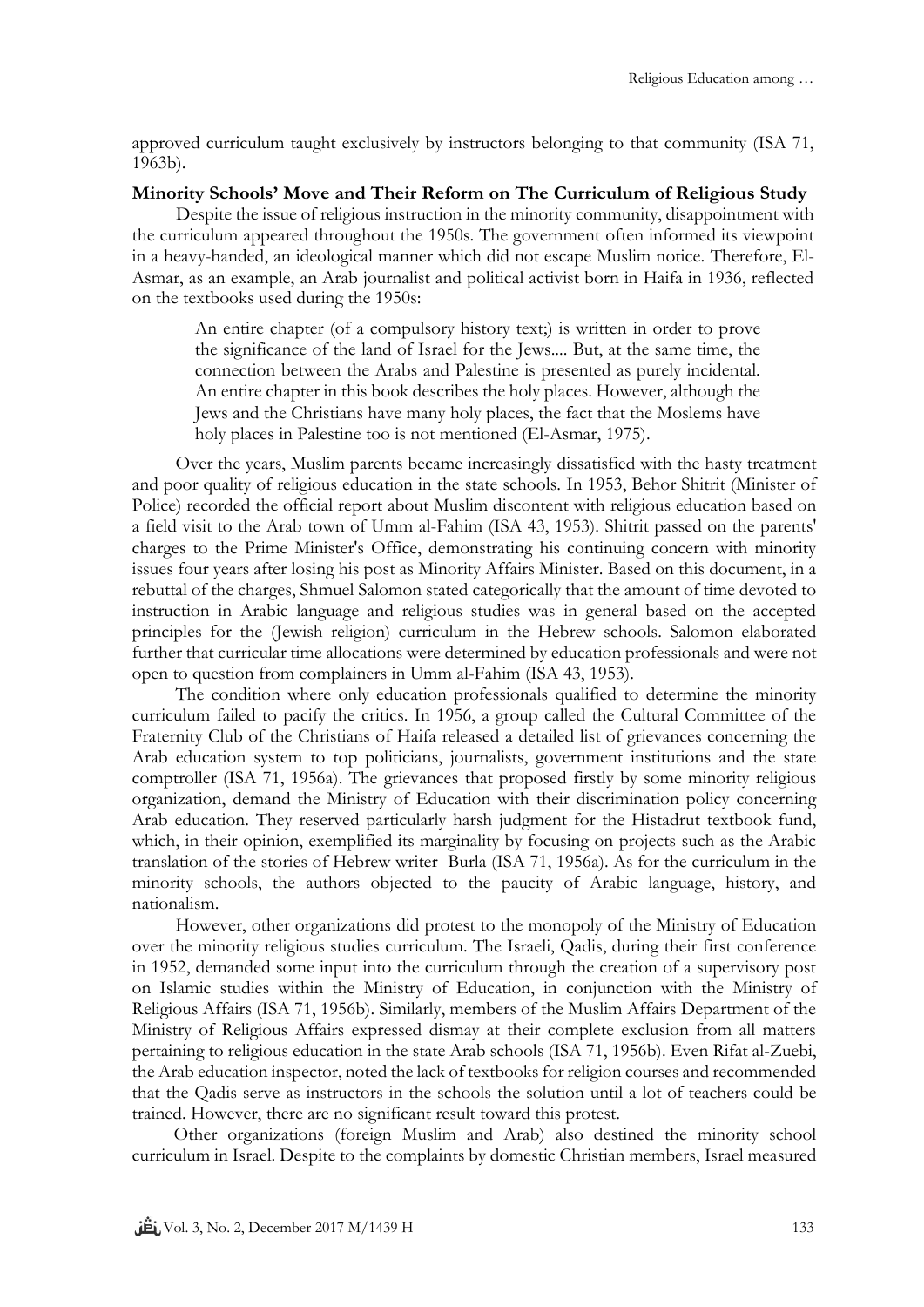the foreign Muslim protests as a part of the ongoing propaganda war with the Arab world, and treated them accordingly. The League of Arab States stated disgrace at the Israeli effort to use education to develop loyal minority citizens with no sense of national affiliation:

> Israel's educational policy secondarily aims at the Judaization of the Arabs who have remained in Israel, implanting in their souls the idea of Israeli nationalism and abolishing the relations linking their future and past careers and history ("League of Arab States", 1956).

The League complained to the emphasis on Zionist history and language in the minority schools at the expense of Arab heritage and cultures. Moreover, the League member also demand about minority religious education. Therefore, in late 1960, the Jordanian representative to the UN, Dr. Muhammad el-Farrah, complained to the General Assembly that Israel prohibited churches and mosques from involvement in outreach efforts for Arab youth (ISA 71, 1960). This reaction reflected the fact that Israel did not allow churches and mosques to conduct their education system as independent centers of religious education since the Ministry of Education did not want any competition in its campaign to influence young minority citizens.

In spite of the dissatisfaction of parents and various organizations including organizations in the Arab world, the Ministry of Education declined to increase the number of hours devoted to religious education in the Arab state schools throughout the 1950s. The state adopted concrete reforms only following the protest by influential Christian leaders in Israel of the abject state of religious studies in the minority schools, particularly at the secondary school level.

Despite all of these reaction and complain to serve minority religious education the better service, it remains unclear how generally any of them have ever been implemented in reality. In 1965, the Ministry of Education reported on the near complete absence of minority religious education at the secondary level outside of the parochial schools:

> Religion is taught almost exclusively in the communal (Christian) schools. The local authorities, who administer secondary educational institutions, do not want to integrate this subject into the curriculum since this subject is not included in the matriculation examinations. It may be possible to integrate religious instruction in the framework of internal matriculation examinations according to the new framework and in the framework of examinations for the receipt of a government graduation certificate (ISA 71, 1963a).

Thus, with the exception of the Christian schools, religious instruction never gained a strong foothold in the Arab secondary schools. A final initiative to raise the quality of religious instruction involved the Jaffa seminary for Arabs, which offered a two-year teacher training course for approximately 125 students. In 1959, the government appointed Ahmad Idris, an Arab education supervisor, as an instructor of Islam at the seminary and Father George Rizik, a 1958 seminary graduate, as an instructor of Christianity (ISA 71, 1959). In early 1962, Salomon proposed the opening of a formal track for religious education at the seminary, with the option of specializing in either Islam or Christianity during the second year of the course. Although the Ministry of Religious Affairs was reluctant to cooperate with the Ministry of Education in this venture, having been disappointed in such attempts so many times in the past, it eventually agreed to participate (ISA 71, 1959). However, none of the many policy initiatives concerning Muslim education succeeded in providing qualified successors for the aging first generation of qadis. By the late 1960s, this lingering problem threatened to topple the entire system of Muslim communal institutions in Israel (ISA 71, 1959).

In Israel, the Arab population criticized the study of religion in the minority schools, well aware of the extent to which the subject was emphasized in the Jewish schools. The older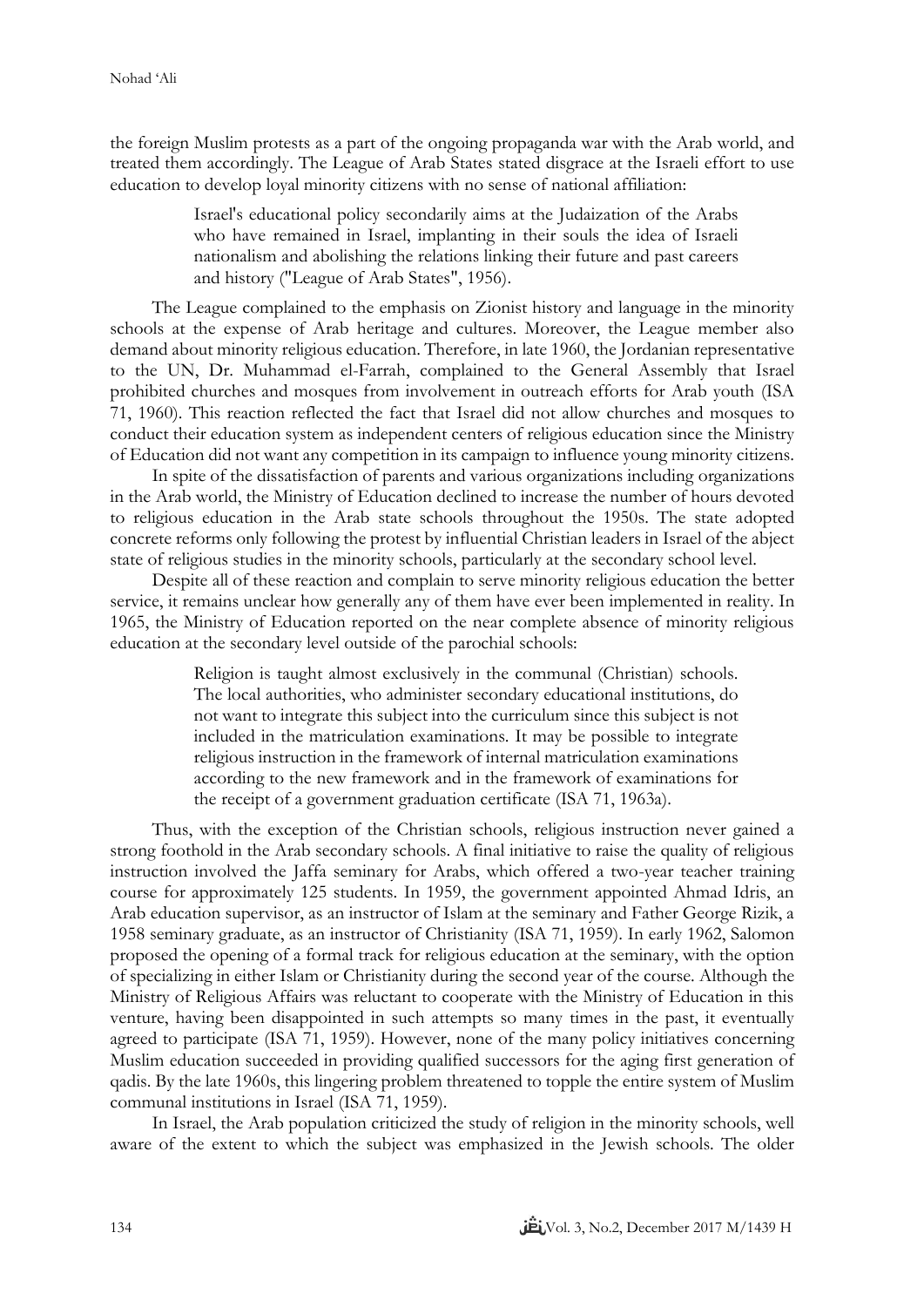generation resented the subsequent alienation of the youth from religion, and their view of it as an external sign of traditionalism and backwardness. Many young Arabs in the 1960s believed that religion should be taught as a means to an end, rather than as an end in itself (Sami Khalil, 1978, p. 48). Young minority citizens wanted religious instruction to be geared toward developing a sense of national identity through the study of the connections among religion, history and heritage. During this period, the main impetus for reform of the minority religious studies curriculum came from clergy members while the students themselves were more attracted to Arab nationalism (Sami Khalil, 1978, p. 72).

It is important to note that Israel was not alone in experiencing the rising tide of nationalism in the education system. In the surrounding Arab countries during this period, educational thought and practice underwent a major shift from a religious to a nationalist orientation. The only surviving elements of the traditional Islamic curriculum following this shift were the study of Arabic and Islamic religion. Islam clearly lost its predominant stature in the primary and secondary school curriculum in the Arab world. However, the balancing gain was in Arab history and Islamic civilization, which ranked among the most popular subjects of study at the university level. Moreover, universities such as the renowned al-Azhar in Cairo continued to teach various dimensions of Islam as distinct academic disciplines.

In Israel, Muslim students did not enjoy the option of enrolling in religious schools, and they were required to devote twice as much time to Jewish studies as to Islamic studies at the secondary school level. Despite some minor reforms in the 1960s, the Arab school system remained extremely secularized. Notwithstanding some protests, notably from minority clergy members, the issue of religious education never secured a prominent position on the Arab agenda in Israel, which was dominated by nationalism. However, Israel's neglect of Islamic education at all levels had dire consequences for the state, which found itself unable to perpetuate the Muslim religious establishment it had created. The crisis culminated in the 1960s, when the lack of religious training, particularly for qadis, threatened the continued survival of the religious establishment in Israel.

## **The Islamic Movement's Complementary education system**

Several studies focusing on educational field have reported the failure of Arab education system to instill Islamic values among children (Abu-Asbah & Avishai, 2007; Al-Haj, 1995a). Several attempts have been tried to solve this failure by some groups from the population. Christian community schools have provided moral education. Responding to this, on the one hand Leaders of the Islamic movement appreciate these christian community schools' effort, and on the other hand they are aware that missionary is one of the objectives that this educational stream strives. They want to learn from these schools to create school model for Islamic movement (Ali & Inbar, 2011). They also try to adopt from other schools' model.

In Egypt, 'Muslim Brotherhood' leaders officially optimize mosque function in serving as educational moral alternative institution in the beginning of the 1930s. As a matter of fact, Islam throughput history has functioned mosque as the first educational institution. This trend continues to this era for Muslim minorities residing in Europe, this is to say that the mosque has played role as learning place for social, cultural and national values (Lewis, 1997).

The three models of education used for Islamic movement which are adopted have failed to bring good result. These three education models are the mosque as a learning place at the beginning of Islam period, the mosque among Muslim Brotherhood and the Christian community school and they have not significant role in shaping the model of education for Islamic movement. Given this situation the parallel education system that the Islamic Movement developed was not single source and it is also realistic. This is to say that it takes into consideration the Palestinian national component in the identity of its pupils and the religious component (Maoz, 2006).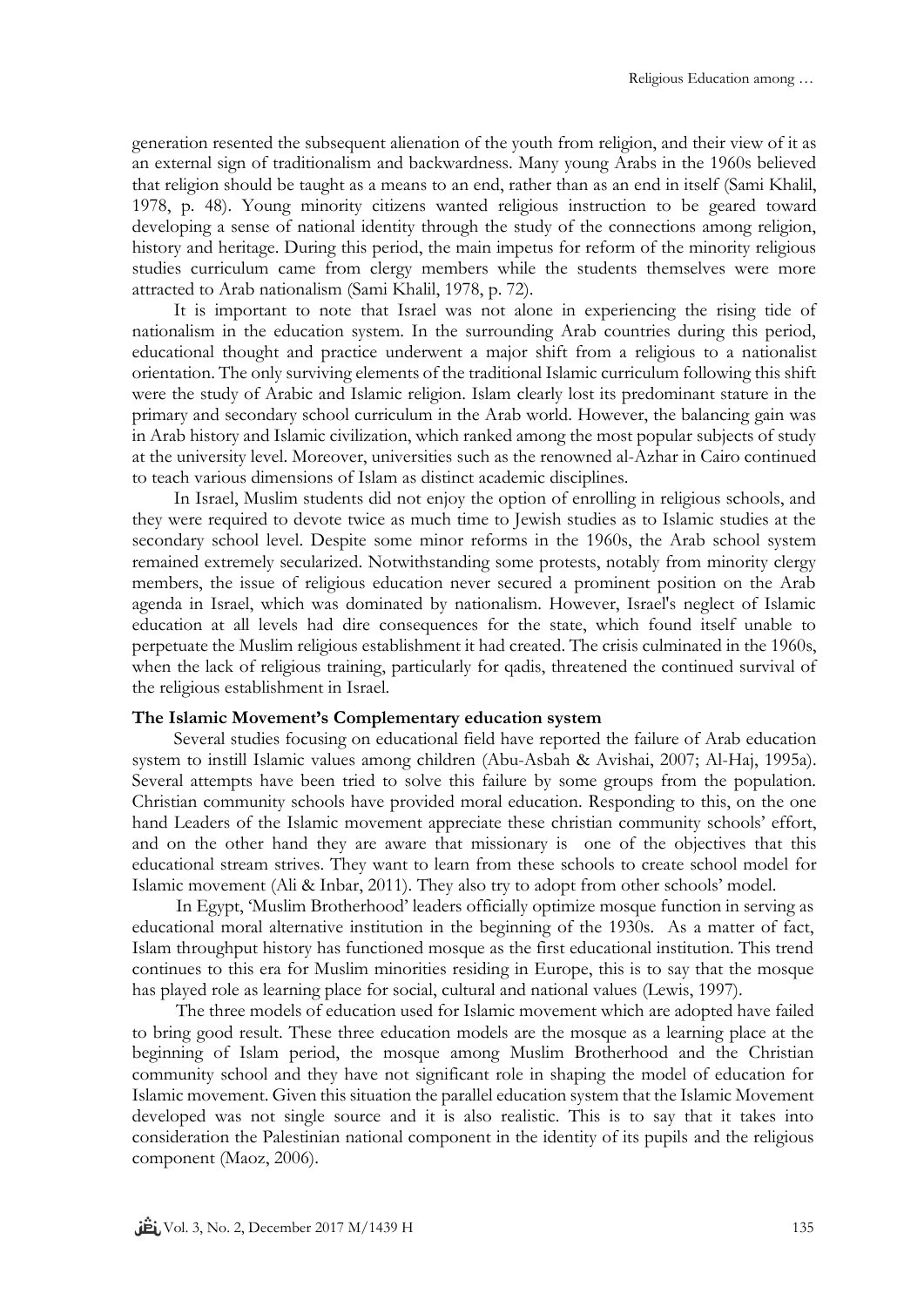There are other aspects that the leaders of the Islamic Movement in Israel should take into consideration namely systemic limitation in form of local, national, and structural influencing on their ambitions, and on their practice to develop Islamic education. One thing for sure, they are also carefully concerning their status of an ethnic-national minority among dominant others in Israel (Peled, 2001). Establishing an independent and autonomous education system which is comparable to the Orthodox Ashkenazic and Sephardic Jews is difficult and in addition the state will not allow this to happen.The state seizes the national education system as a tool controlling their society (Al-Haj, 1995b). In dealing with this circumstance, these leaders design and develop foundation of an education subsystem which is supplementary to the one provided and delivered by the state. This produces something like complementary education that combines with existing provisions to mutually enhance or emphasize the qualities of each other. If access to existing forms of education is not available, is limited in scope, or is nonexistent, where no provision exists, the development and accreditation of programs to release, realize, and bring forth the innate talents and abilities of individuals and communities is adopted (Schwartz & Galily, 2017). The expression for this is contained within the organizationalpedagogic dependence and striving for moral independence (Suwaed & Ali, 2016).

It should be taken into consideration that the instruction framework being worked on by the Islamic Movement in Israel is still in its beginning period, however its objectives are clear: national religious training, religious obedience and loyalty, and preparation to be cadre of Islamic movement and one thing for sure is the educational attainment. It has several phases ranging from compulsory kindergarten age through tertiary education. The system is operated independently at compulsory kindergarten age (kindergartens, pre-kindergarten, and nursery schools) and in tertiary education (Al-Dawa College). Given this situation, it is possible to consider it as an alternative education system (Al-Haj, 1995b; Sami Khalil, 1978). The independence of the system refers mainly to contents of the education. However, in elementary school, junior high school, and high school ages, state education system is dominant and applied in these institutions. Therefore, the Islamic Movement designed and applied an education system which serves as supplementary to the existing state system in these educational institutions. As the compulsory kindergarten education system and Al-Dawa College do not belong to the state responsibility and they got no financial assistance from the state. Since they are out of state budget, they are not subject to the control and monitoring from the concerned ministries. These institutions are under the maintenance and responsibility of the Islamic Movement and they are free from state's control (Peled, 2001). Unlike kindergarten and Al-Dawa college, the junior school, junior high school, and high school education systems belong to the state education system. In other words they are well financed and supervised by the state. For these students in these institutions, the Islamic Movement provides additional education service in mosques and Islamic centers (Suwaed, 2014).

On November 17, 2015, Israel's security cabinet decided to declare the northern branch of the Islamic Movement in Israel (the biggest and most active organization) as a forbidden organization and against the law. The Israeli government justified this declaration explaining that the northern branch of the Islamic Movement is a separatist-racist organization that does not recognize the institutions of the State of Israel, and thus denied its right to exist and called for the establishment of an Islamic caliphate in its place (Schwartz & Galily, 2017).

The declaration of Israel's security cabinet means that any entity or person belonging to this organization. Henceforth, as well as any person or group providing financial and/or other services, or acting on its behalf, will be committing a criminal offense and subject to imprisonment of up to 10 years (Schwartz & Galily, 2017). This also made it possible to seize all property belonging to the organization. Since this declaration, numerous institutions affiliated with the Islamic movement canceled their educational activities. Other options to deal with is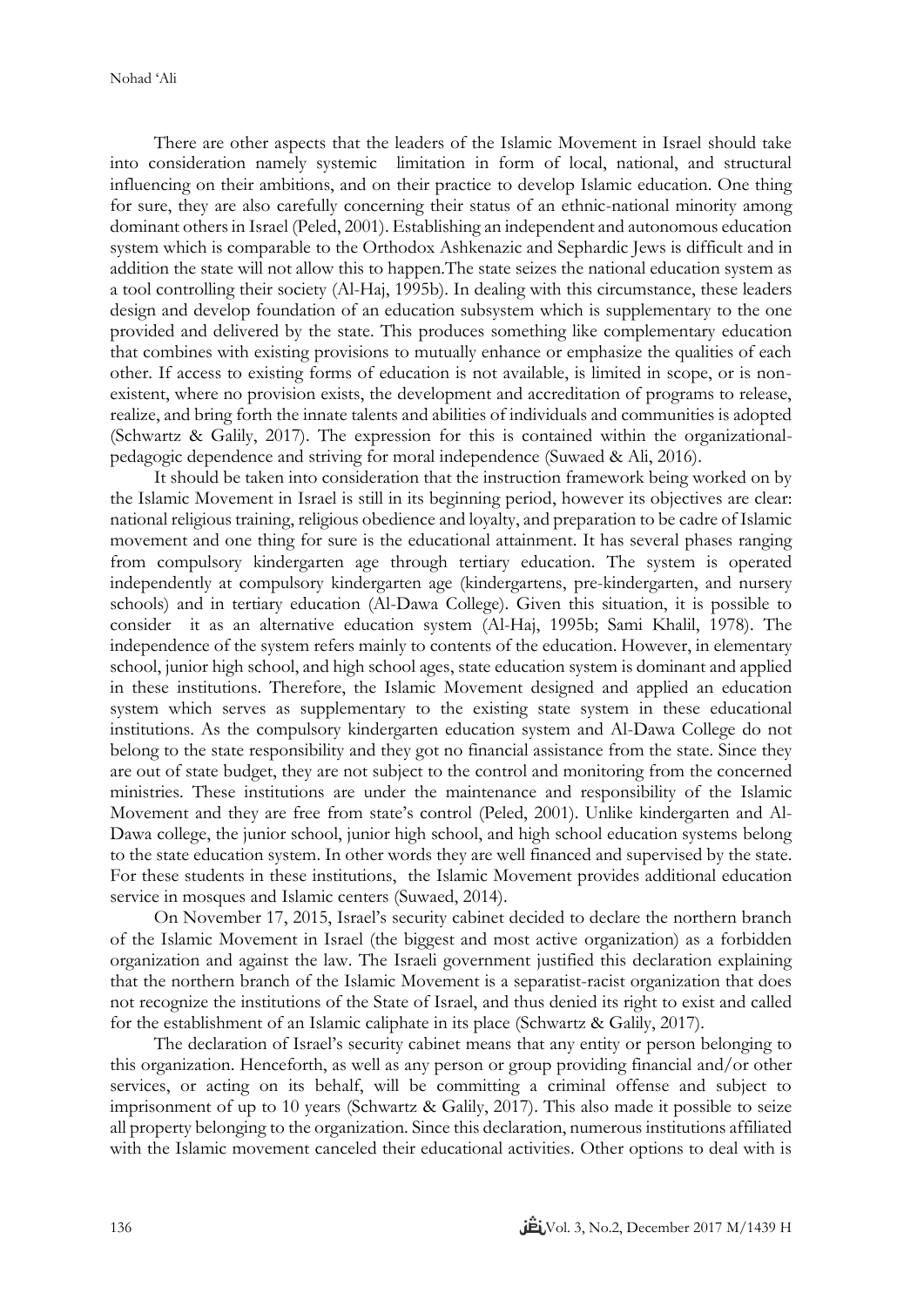by naming new identity with the consistency to serve Islamic movement goals. What remains active is Islamic kindergartens, Qur'an and It's studies, and Islamic summer schools and camps are the institutions which remain active to serve Islamic movement educational goals.

### **Elementary and High School Education in Islamic Perspective**

The state deals with the Arab elementary and secondary school education system in Israel. Therefore, the Islamic Movement possesses less effect on these institutions. Henceforth, the education system has been established is a supplementary framework that incorporates the supporting improvement classes including; helping weak performer of students; helping entrance examinations preparation for twelfth graders; administering courses to study the Qur'an and the hadith; applying program of memorizing the Qur'an by heart (where local and regional competitions are held for these competencies), and; assisting program of *tajwid* mastery (reading the Qur'an in public). These courses are organized and conducted mainly within the mosques which plays role as community centers. In spite of the fact that this educational system consolidates general instruction with conventional religious education to help students. These goals are not primarily because the foundational objective is to ingrain religious values in students. Those values are different from what they get in their schools (Al-Haj, 1995b; Bentwich, 1965; Middle East Institute, 1978b; Sami Khalil, 1978).

The instruction delivered in the Islamic movement is not recognized by the State of Israel. A smart way is taken by the secondary school established in the town of Uum al-Fahm to solve this problem. To achieve recognition from the Ministry of Education, it joined the *Atid* education network. The school that established the Islamic movement in Umm el-Fahm awards degrees under the sponsorship of the Federation of Islamic Universities, and not under the patronage of Israeli institutions for higher education (Schwartz & Galily, 2017; Suwaed & Ali, 2016).

The leaders of the Islamic movement address their criticism at the state education in Israel, particularly in the matter of religious fields and its value. They are not happy with the way the state impart religious knowledge alone and they demand that training and socialization the Arab, Palestinian, Islamic, and National religious personality among the students.

The Islamic movement in Israel has started building higher education and this institution serves to provide Islamic Sciences. This institution is located in Umm al-Fahm (*Kuliat al-Da'wa wa al-Ulūm al-Islāmiyah*). In 1990, the school was established in the town of Umm al-Fahm and there were more than 400 students learning at the college. Some students studied in the mornings and those who are unable to attend morning class took night classes. At the school, they learned Islamic law and culture. The school was open for students wishing to accomplish second and third degrees.

Activities at the school were not only restricted to teaching and learning. In addition it involves communal exercises, for example assignments for students to help community and improving the Islamic movement reputation. The al-Dawa College is the example of organization which exists in the Muslims in Israel. In spite of the fact that the number of students isn't expansive, its social and religious ramifications are immense. Graduates who serve as educators have attracted community adherents (*waazoun*), imams, preachers, etc. The certificate granted by the college is not recognized by the state and the graduated had no chance to work in public employment. This is absolutely in light of the fact that the state views the Islamic movement is against the state and opposing the state. In response to this, the Islamic movement underpins these graduates, who don't prevail with regards to achieving any job. The offers are given in terms of assigning them to be teachers in the supplementary education of the Islamic movement. Other possibilities are serving as imam and teaching followers in the mosques.

Today, approximately 16% of the total population of Arabs uses the Islamic education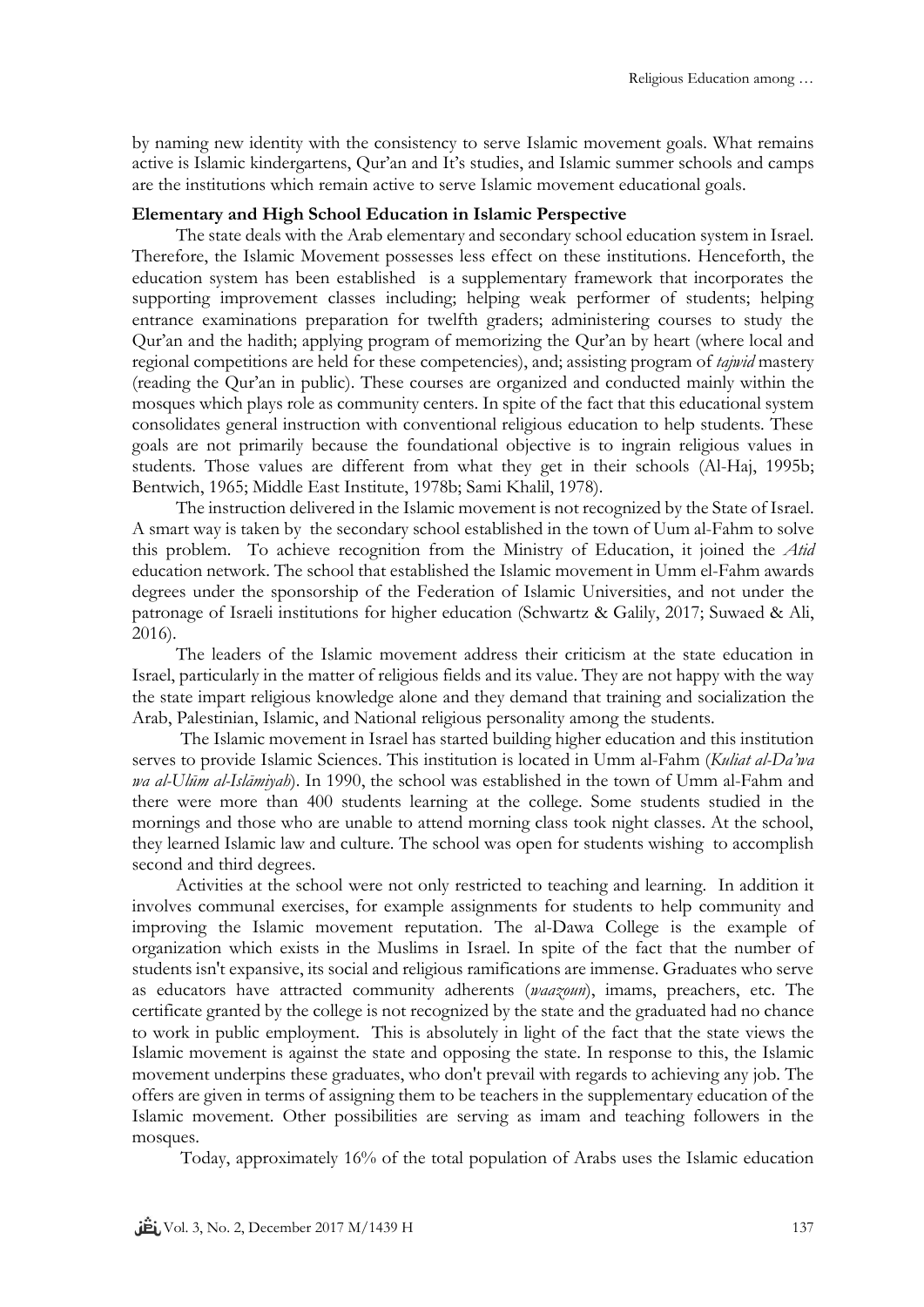system. As the Ministry of Education and the Ministry of Religion don't appreciate these graduates, the Islamic movement has set up a reserve for their monetary assistance, and their salary are paid from its treasury. The establishment of the fund symbolizes the significance of this community in the perspective of the Islamic movement leaders. In turn, it considers the graduates of the school as models of the new Muslim (Al-Haj, 1995b). Today, approximately 16% of the Arabs population utilize the Islamic education system.

## **CONCLUSION**

In general, Israel still put education sector as the top priority to support its development. However, Islamic education sector and other minority religion education are still an ongoing effort to have the similar treatment and right as the Jews education. Along with this effort, there were a lot of actions performed either by individual or organizational sector. The effort also resulted the Islamic movement especially in education field. There are a lot of Islamic movement actions conducted in education sector in Israel in order to maintain the Muslim students identity among the radicalism in Israel.

## **BIBLIOGRAPHY**

- Abu-Asbah, K., & Avishai, L. (2007). Recommendations for the improvement of the Arab education system in Israel. Jerusalem. The Van Leer institute. *The Van Leer Institute*.
- Abu-Saad, I. (2016). *Access to higher education and its socio-economic impact among Bedouin Arabs in Southern Israel* (Vol. 76). https://doi.org/10.1016/j.ijer.2015.06.001
- Al-Haj, M. (1995a). *Education, empowerment, and control: The case of the Arabs in Israel*. State University of New York Press. Retrieved from https://books.google.co.id/ books?id=M8PAv\_tybeUC
- Al-Haj, M. (1995b). *Education, empowerment, and control: The case of the Arabs in Israel*. State University of New York Press. Retrieved from https://books.google.co.id/ books?id=M8PAv\_tybeUC
- Ali, N., & Inbar, S. (2011). *Who's in favor of equality? Equality between Arabs and Jews in Israel: summary of an opinion survey.* Sikkuy: Jerusalem and Haifa.
- Arar, K., & El-Hija, Y. A. (2017). A university for the Arab minority in Israel: Stake holders' perceptions and proposed models. *Higher Education Policy*. https://doi.org/10.1057/s41307-017-0040-1
- Arian, Asher, Hermann, T., Lebel, Y., Philippov, M., Zaban, H., & Knafelman, A. (2010). *Auditing Israeli democracy – 2010: Democratic values in practice*. Jerusalem: Israeli Democracy Institute.
- Auron, Y. (2012). *Israeli identities: Jews and Arabs facing the self and the other*. Berghahn Books. Retrieved from https://books.google.co.id/books?id=lO5hTNLUTb4C
- Badi, J. (1959). *Religion in Israel today: The relationship between state and religion*. Bookman Associates. Retrieved from https://books.google.co.id/books?id=hZIrAAAAIAAJ
- Bekerman, Z., & Maoz, I. (2005). Troubles with identity: Obstacles to coexistence education in conflict ridden societies. *Identity*, *5*(4), 341–357. https://doi.org/10.1207/ s1532706xid0504\_3
- Bentwich, J. S. (1965). *Education in Israel*. Routledge & Kegan Paul. Retrieved from https://books.google.co.id/books?id=QKs0AAAAMAAJ
- Da'as, R. (2017). School principals' leadership skills: Measurement equivalence across cultures. *Compare: A Journal of Comparative and International Education*, *47*(2). https://doi.org/10.1080/03057925.2016.1210504
- El-Asmar, F. (1975). *To be an Arab in Israel*. London: Frances Pinter.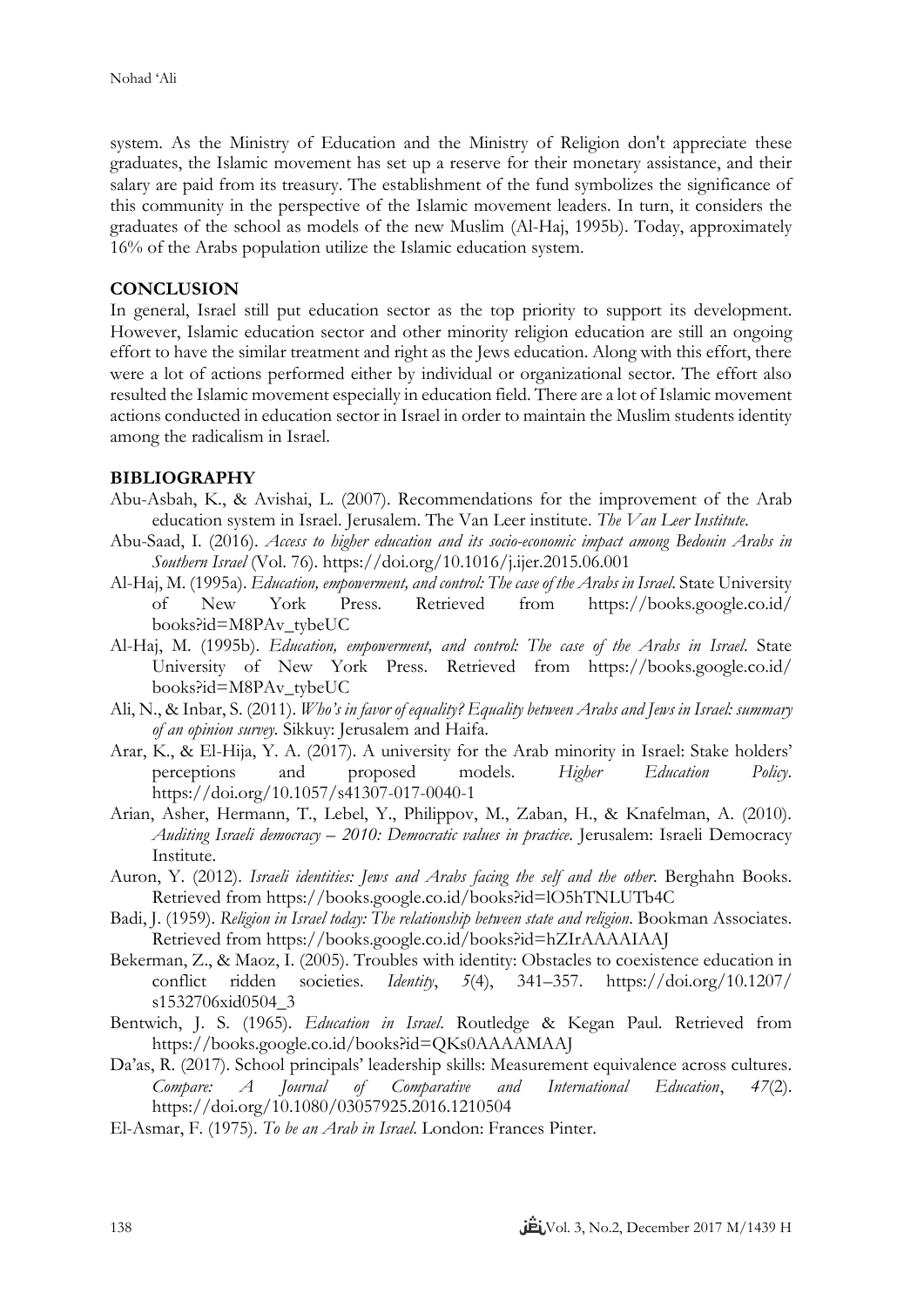- Finkelshtain, A. (2014). Gender separation in religious-state schools (mamlachti dati): Trends, budgetary aspects and school environment. Retrieved from http://toravoda.org.il/node/8421
- Goldstein, S. (1992). The teaching of religion in government funded schools in Israel. *Israel law review*, *26*(1). https://doi.org/10.1017/S0021223700010815
- Gross, Z. (2003). State-religious education in Israel: Between tradition and modernity. *Prospects*, *33*(2), 149–164. https://doi.org/10.1007/978-94-007-0354-4\_67
- Haj-Yahia, M. M. (1995). Toward culturally sensitive intervention with Arab families in Israel. *Contemporary Family Therapy*, *17*(4), 429–447. https://doi.org/10.1007/BF02249355
- ISA 43. (1953). Arab education in Umm al-Fahim. Prime Minister's Office.
- ISA 71. (1956a). Christian fraternity club letter to the minister of education and culture. Ministry of Education.
- ISA 71. (1956b). Remarks on the memorandum of the `Christian fraternity' club-Haifa. Ministry of Education.
- ISA 71. (1959). List of teachers and class schedules. Ministry of Education.
- ISA 71. (1960). Copy of incoming cable: Fifteenth general assembly of the UN. Ministry of Education.
- ISA 71. (1963a). Composition of the committee for Arab education of the ministry of education. Ministry of Education.
- ISA 71. (1963b). National education law of 1953: Amendments concerning recognized non-Jewish educational institutions. Ministry of Education.
- Israel Education Wing. (2017). Retrieved from http://www.jewishvirtuallibrary.org/israeleducation
- Künkler, M., & Lerner, H. (2016). A private matter? Religious education and democracy in Indonesia and Israel. *British Journal of Religious Education*, *38*(3), 279–307. https://doi.org/10.1080/01416200.2015.1113933
- League of Arab States. (1956). *Report on the persecution of the Arabs in Israel* (No. 10). Israel.
- Lewis, P. (1997). The Bradford Council for mosques and the search for Muslim unity. In S. Vertovec & C. Peach (Ed.), *Islam in Europe: The politics of religion and community* (p. 103–128). London: Palgrave Macmillan UK. https://doi.org/10.1007/978-1-349-25697-6\_6
- Liebman, C. S., & Don-Yiḥya, E. (1984). *Religion and politics in Israel*. Indiana University Press. Retrieved from https://books.google.co.id/books?id=HqbXAAAAMAAJ
- Maoz, A. (2006). *Religious education in Israel* (law review). University of Detroit Mercy.
- Middle East Institute, I., Jerusalem. (1978a). *The Jerusalem quarterly*. Middle East Institute. Retrieved from https://books.google.co.id/books?id=G9w\_AQAAIAAJ
- Middle East Institute, I., Jerusalem. (1978b). *The Jerusalem quarterly*. Middle East Institute. Retrieved from https://books.google.co.id/books?id=G9w\_AQAAIAAJ
- MJL Staff. (2017). Education in Israel. Retrieved from https://www.myjewishlearning.com/ article/education-in-israel/
- Oppenheimer, Y., & Janko, D. (1999). The Arab in the mirror: The image of the Arab in Israeli fiction. *Prooftexts*, *19*(3), 205–234.
- Peled, A. R. (2001). *Debating Islam in the Jewish State: the development of policy toward Islamic institutions in Israel*. New York: State University of New York Press.
- Perry-Hasan, L. (2013). *Perry-Hasan, Lotem. 2013. The ultra-orthodox education in Israel: Law, culture and politics.* Jerusalem: The Harry and Michael Sacher Institute for Legislative Research and Comparative Law, The Hebrew University of Jerusalem.
- Rouhana, N. N., & Khoury, S. (2015). N. N. Rouhana& A. Sabbagh-Khoury (Eds.), The Palestinians in Israel: A reading in history, politics and society (pp. 1-6). Haifa: Mada al-Carmel-Arab Center for Applied Social Research.